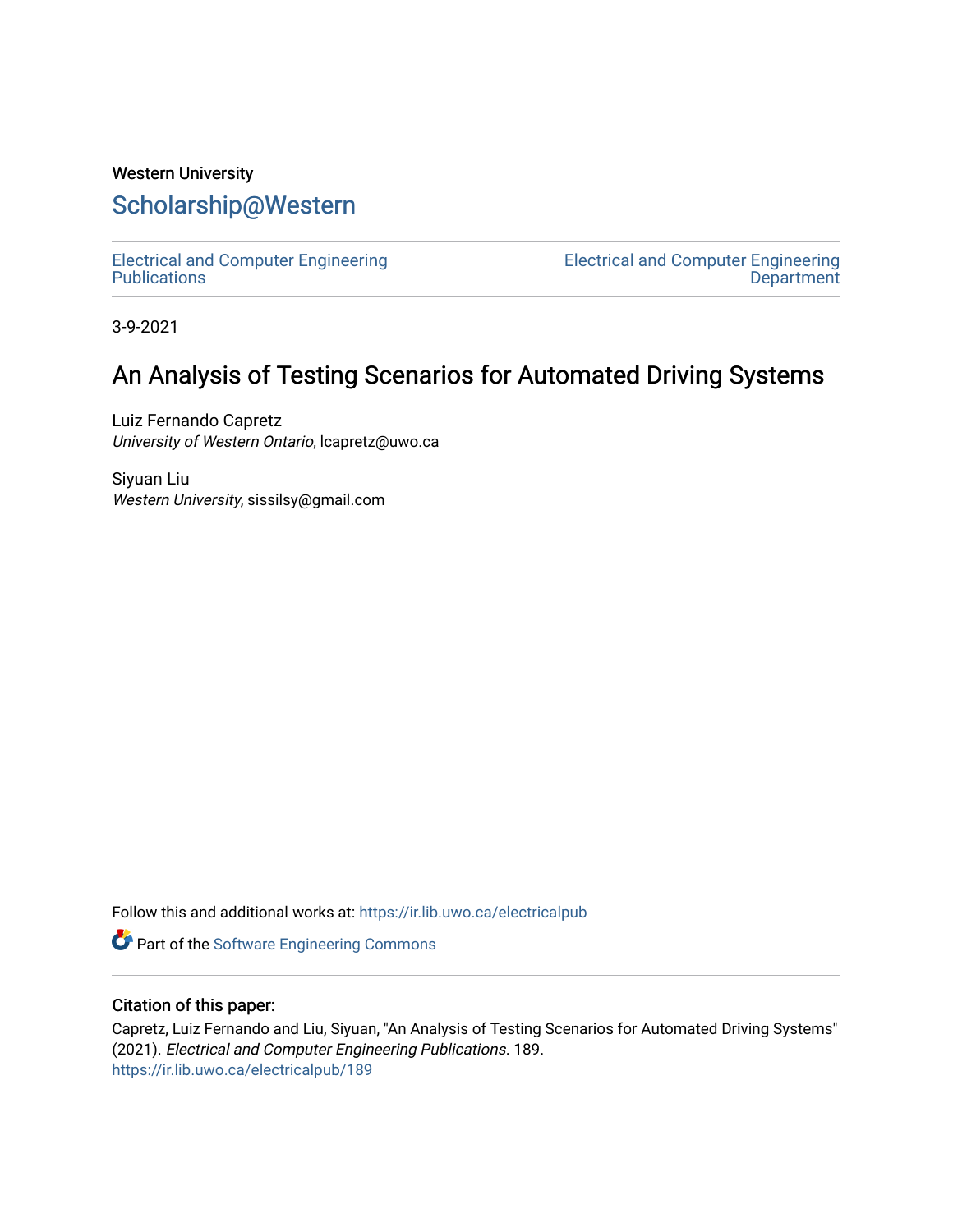# An Analysis of Testing Scenarios for Automated Driving Systems

Siyuan Liu

University of Western Ontario Department of Electrical and Computer Engineering London ON Canada N6A 3K7 Email: sissilsy@gmail.com

*Abstract*—Automated Driving System refers to a vehicle system where hardware and software are collectively capable of on-road operational and tactical functions and such functions involve the detection, recognition, classification of objects and response to events. Many automotive companies are incorporating automated driving into their current R&D and are transforming their business models. To both conventional and disruptive manufacturers, safety is always one of the top priorities. Appropriate verification and validation procedures are needed and should be followed to mitigate unreliability and hazardousness. Sufficient testing scenario should be considered and planned to simulate and cover functional and non-functional requirements. Disengagement ratio serves as an indicator during performance evaluations because analysing root causes of both technical and non-technical disengagements is pivotal especially during testing strategy planning. Autonomous Vehicle Disengagement Reports and Autonomous Vehicle Collision Reports from the Department of Motor Vehicles (DMV), California, USA are collectively used for the purpose of this research. And the analytical result shows there is no clear relationship between mileage and disengagements. Influencing factors are generated and consolidated from the mentioned reports and are proposed in addition to a Society of Automotive Engineers International (SAE International) standard. Stakeholders will benefit from the presented rationales and consider the suggestive parameters throughout their developing and testing activities. This paper further recommends testing management for automated driving systems, especially test driver management and test routes planning. And the recommendations are in accordance with the analytical results and feedback from KPMG's Global Automotive Executive Surveys.

*Index Terms*—Automated Driving System, Milage, Disengagement, Collision, Developing and Testing

#### I. INTRODUCTION

Autonomous vehicle refers to a vehicle that is capable of observing, identifying and distinguishing its surrounding environment, both static and dynamic, and handling, operating and maneuvering itself under unmanned conditions [1]. While the concept has attracted a great deal of attention and debate from both manufacturers and consumers, the technological development has shown an emerging transition from no automation to full automation along the way. Moreover, fingerprints of this technology can be seen almost everywhere, especially its conventional and state of the art capabilities in this radically changing consumer world. In addition, the application of this automated driving system has been deployed in many areas, such as autopiloted underwater vehicles, autopiloted drones

Luiz Fernando Capretz University of Western Ontario Department of Electrical and Computer Engineering London ON Canada N6A 3K7 Email: lcapretz@uwo.ca

and also the well-known autonomous ground vehicles, i.e. automated cars.

Automated cars are also known by other names, examples like automated driven cars, driver-less cars, autopilot cars or self-driving cars. Given the fact that automation in commercialized and mass-produced cars serves as an essential enabling factor to urban transportation, this paper will discuss the current development of automated driving systems and recommend testing strategies, which are in line with the analytical results, and also prompt the tremendous potential of achieving full automation in designing and building cars for commuters. Needless to say, such an evolutionary designing concept opens a novel yet promising research avenue, extending current research efforts from no automation to driver assistance and further to full automation [2].

Automated driving system and self-driving car are far more promising, as of now, compared to the time when this idea was initially brought up. With the advances in artificial intelligence, autonomous cars have a brighter future given their ability to prevent accidents and reduce road congestion. According to the Global Automotive Executive Survey for 2016 and 2017 prepared by KPMG International [3] [4], the surveyed companies, including premium Original Equipment Makers (OEM) like BMW and newcomers like Google or Waymo, have increased their investments significantly in automated driving systems and self-driving vehicles compared to 2014, when the survey started to take self-driving into account. Ranked as the 9<sup>th</sup> among all 11 trends with  $37\%$  rating of importance for both 2016 and 2017, automated driving is not just a disruptive concept that only researchers are interested in and have been working on, it has become fashionable for almost all major car makers who are putting effort into this area in order to maintain their status in the field as major players and also transforming their business models to serviceand data-oriented models.

While the automated car industry is growing rapidly and convincingly, with massive media exposure in relation to the testing of automated driving system equipped prototypes on public roads, both governments and the public are becoming less skeptical of this disruptive technology. They may not have been completely confident in the conceptualization process , but they have undoubtedly shown their support in pushing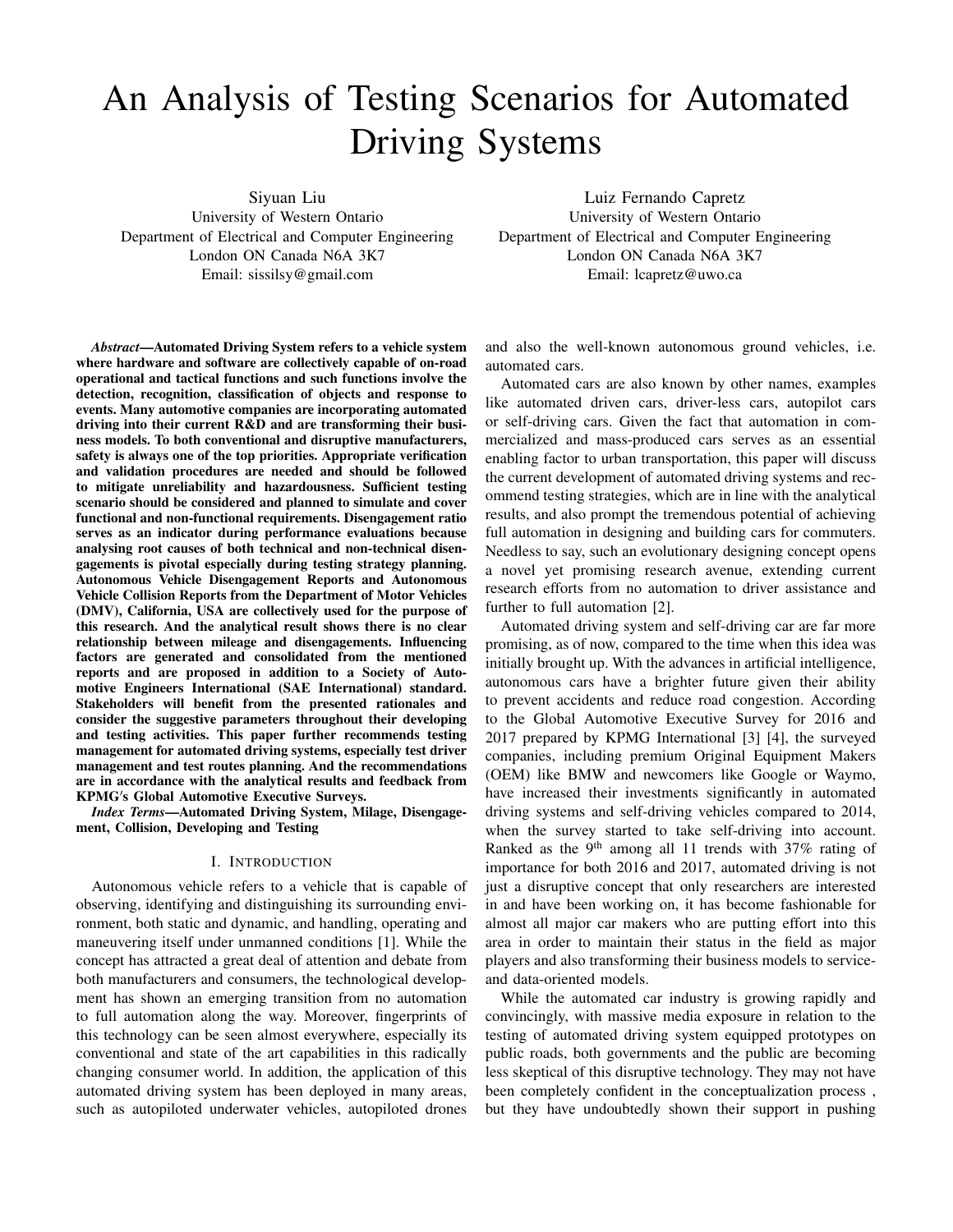the development of this approach. Despite all the labor costs and energy consumption that autopiloted systems can save, the convenience that automated driving systems bring to our daily lives is prodigious. In addition, fatal errors are still crucial and so achieving a close to zero error rate has a significant meaning in the context of self-driving. This requires all the players in the market to carefully validate their prototypes and more carefully verify their products before commercializing and bringing them onto public roads.

Most recently, two unsettling news items have been reported in the media about autonomous vehicles and concerns about automated driving and autopilot systems. On March 18, 2018, in Tempe, Arizona, United States, one of Uber Technologies Inc.'s automated vehicles caused a severe car accident that inflicted injuries on a victim whom was announced dead when being transferred from the scene to the nearby hospital [5]. This was the very first accident involving automated driving that caused a pedestrian fatality. About one week after the tragedy, on March 23, 2018, one of Tesla Inc.'s Sport Utility Vehicles (SUV), a Model X, caught fire after crashing into the barrier on Highway 101 in Mountain View, California, United States [6]. This accident caused another fatality, but this time it was the driver who was behind the wheel. After intensive investigation, Tesla released an update on March 30, 2018 and revealed the reason why the accident was this severe. It was due to the crash attenuator, which is part of a highway barrier to reduce the impact from concrete lane divider by absorbing the colliding car's kinetic energy, crashed in a prior accident and was not being replaced [7] [8].

Under the shadow of these recent stories on this technology, the public has become less confident and the government has also added pressure to companies and regulating authorities. There are thoughts that this will undermine the optimism about this tech and cause delays in this nascent industry. Consequently, testing has definitely been given elevated importance. In terms of testing cars that are equipped with automated driving systems, the procedures are similar to those for testing conventional vehicles. In addition, there are explicit differences and these differences need to be given extra attention throughout the development life cycle.

This paper is about disengagement and accident analysis, and also developing and testing management. Additionally, recommendations are made based on the discussed topics and targeting not only OEMs but also suppliers and other stakeholders. The terms used in this paper are based on common understanding of this technology and common terms that are used by the public and media. Moreover, the terminology and taxonomy used in this paper are in accordance with J3016<sup>TM</sup> (R) Taxonomy and Definitions for Terms Related to Driving Automation Systems for On-Road Motor Vehicles from the Society of Automotive Engineers International (SAE International) which was revised on September, 2016 [9]. Data about disengagements and collisions used in this paper are based those released by Department of Motor Vehicles, State of California, United States (DMV) [10] and collision reports from California Highway Patrol, State of California, United States (CHP) [11]. The recommendations presented in this paper are referring to J3018TM Guidelines for Safe On-Road Testing of SAE Level 3, 4, and 5 Prototype Automated Driving Systems (ADS) which was issued by SAE International on March, 2015 [12].

#### II. BACKGROUND

#### *A. Automated Driving System*

Autonomous vehicles, autopilot systems, driverless cars, self-driving vehicles and automated cars are broadly used by the public and can be seen in many reports. However, Automated Driving System (ADS) is a more appropriate terminology and is deployed to cover a wider spectrum of functionalities and automation levels in modern vehicles. As per SAE International's latest standard SAE-J3016<sup>TM</sup>, ADS refers to a system of a vehicle where hardware and software are collectively capable of performing all aspects of Dynamic Driving Tasks (DDT). DDT refers to on-road operational and tactical functions which involve detection, recognition, classification and response to objects and events [9]. The National Highway Traffic Safety Administration (NHTSA) of United States is currently adopting this standard, and so as other major players in automobile industry.

#### *B. Levels of Driving Automation*

Based on SAE-J3016, total of 6 standardized levels should be followed by the media, manufactures, suppliers and the public. Since the standard is in consistent with industry, it could ease confusion and ensuring that all stakeholders are properly aligned. In Table I, major highlights of the classifications are shown.

The first three levels are not being categorized as ADS due to the fact that DDTs are not performed entirely by the system, there are occasional or frequent involvements of a driver. From level 3 onward, within each level, both Object and Event Detection and Responses (OEDR) and sustained lateral and longitudinal vehicle motion controls are handled solely by the system. A flow chart, refers to Figure 1, is presented and illustrates how does the automation level being determined. In the flow chart, ODD denotes Operational Design Domain and OEDR refers to Object and Event Detection and Response. The former specifies those appropriate conditions for a driving automation system to work properly while the latter is a subtask of DDT which focuses on detecting, recognizing, classifying objects and prepare to response.

#### *C. Roles of Driver*

In the context of ADS, drivers are classified into two subdivisions. One is signified as expert test driver and the other is human driver.

Expert test drivers are distinctively trained personnel with special skillsets and are able to safely monitor the ADS after successfully activate the system. Moreover, expert drivers need to know how to deactivate the ADS under certain circumstances especially in hazardous situations. All these actions are performed with the aid of experimental compound.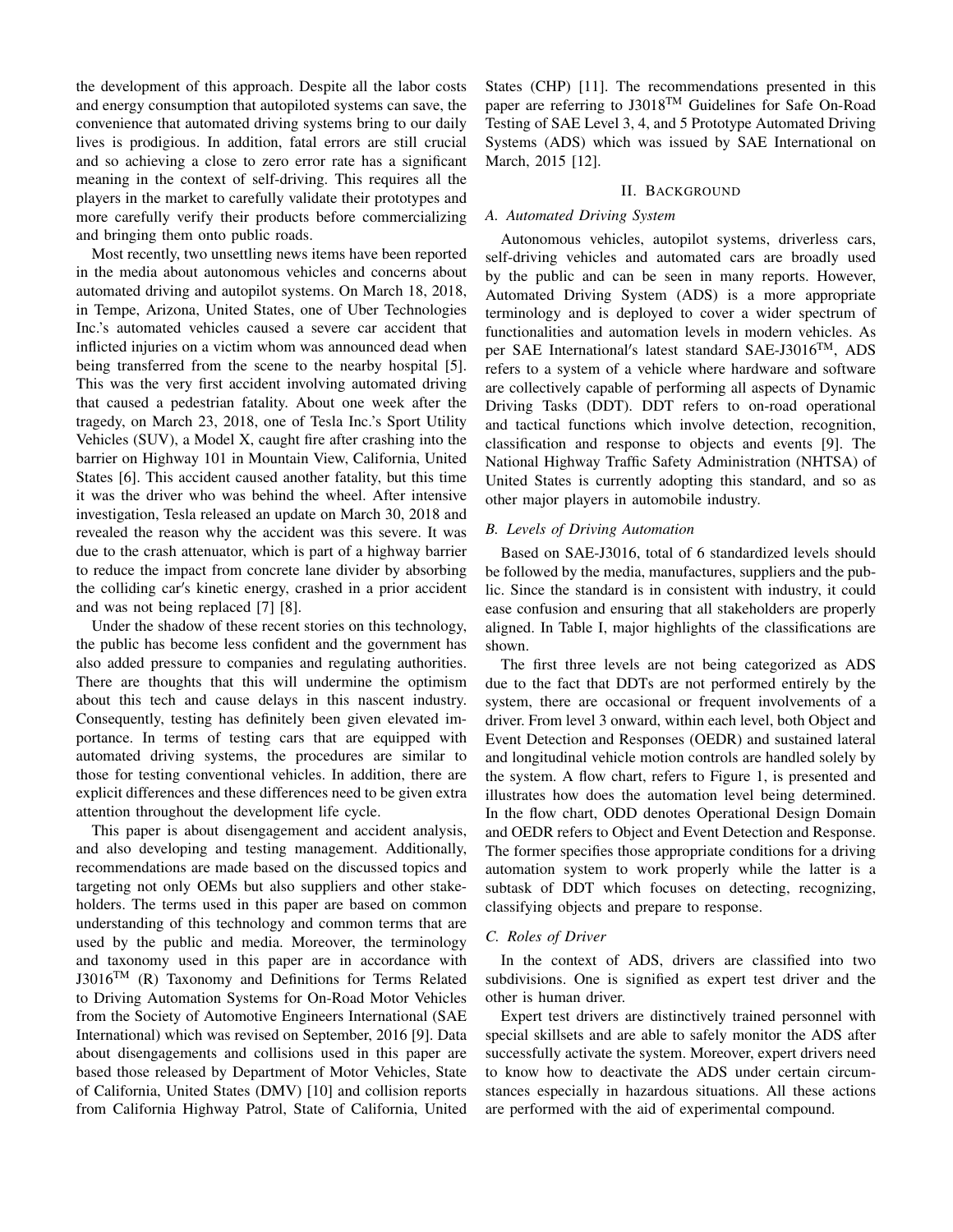TABLE I: Levels of Driving Automation

| Level        | Name                           | Narrative Definition                                                                                                                                                                                                                                                                                     | ADS |
|--------------|--------------------------------|----------------------------------------------------------------------------------------------------------------------------------------------------------------------------------------------------------------------------------------------------------------------------------------------------------|-----|
| $\theta$     | No Driving Automation          | The performance by the driver of the entire DDT, even when enhanced by active safety systems.                                                                                                                                                                                                            | No. |
|              | Driver Assistance              | The sustained and ODD-specific execution by a driving automation system of either the lateral<br>or the longitudinal vehicle motion control subtask of the DDT (but not both simultaneously)<br>with the expectation that the driver performs the remainder of the DDT.                                  | No  |
|              | Partial Driving Automation     | The sustained and ODD-specific execution by a driving automation system of both the lateral<br>and longitudinal vehicle motion control subtasks of the DDT with the expectation that the driver<br>completes the OEDR subtask and supervises the driving automation system.                              | No. |
| $\mathbf{3}$ | Conditional Driving Automation | The sustained and ODD-specific performance by an ADS of the entire DDT with the expectation<br>that the DDT fallback-ready user is receptive to ADS-issued requests to intervene, as well<br>as to DDT performance relevant system failures in other vehicle systems, and will respond<br>appropriately. | Yes |
|              | <b>High Driving Automation</b> | The sustained and ODD-specific performance by an ADS of the entire DDT and DDT fallback<br>without any expectation that a user will respond to a request to intervene.                                                                                                                                   | Yes |
|              | <b>Full Driving Automation</b> | The sustained and unconditional (i.e., not ODD specific) performance by an ADS of the entire<br>DDT and DDT fallback without any expectation that a user will respond to a request to intervene.                                                                                                         | Yes |



Fig. 1: Flowchart for determining driving automation level

Human drivers, on the other hand, are personnel operating a particular vehicle equipped with ADS and interact with the system to perform DDT.

#### III. CURRENT DEVELOPMENT

#### *A. Impact Assessment*

Nowadays, cars serve not only as a mode of commuting from point A to point B, besides the convenience and independence that cars bring to us, private owned cars save us time and energy and those mean a great deal to our daily life. Instead of waiting for public transportation, life is much easier with personal car, especially in countries like Canada and United States. However, people in country like Singapore would counter argue that private cars are not an essential part and do not affect their lifestyle significantly. As is well known, Singapore has an extraordinary public transportation system due to the nature of the country. The well-established infrastructures ensure that almost every corner of Singapore is covered by either bus or MRT (Mass Rapid Transit). Another factor that the public adore is the frequency and density of the system. The periodically scheduled buses and MRTs and the controlled traffic flow further ensure that the system operates as reliable as possible.

Despite all the good points that one can think of, drawbacks of public transportation system do exist. For instance, people with impairment would rather stay indoor than taking a bus simply because they want to avoid all the inconveniences. According to Canadian Survey on Disabilities (CSD) conducted by Statistics Canada in 2012. As estimated, 3.8 million adult Canadians are reported with disabilities and that are found restraining their daily activities significantly. This number appears to be 13.7% of total adult population as of 2012 [13]. Another factor that worth attention is that the worldwide demographic shift toward aging. In 2017, about 13% of the global population which is estimated as 962 million people, are aged 60 or over. This number is projected to reach 2.1 billion by year 2050 according to United Nations (UN) [14] [15] [16]. Despite the fact that the roads are also aging, the drastic increment itself is bring demands and pressures to the current transportation system. This leads to another needing factor of disrupting current automobile systems and work on something radical.

#### *B. Industrial Status as of 2018*

TableII is presented with collective highlights regarding automated driving related technologies and prototypes exhibited at Consumer Electronics Show (CES) International 2018. Some of the participating companies are also permit holders with DMV and they are authorized to perform automated driving system testing on public roads in California. The entire list of CES exhibitors can be found at [17] and the permit holders with DMV are listed in [18].

It is evident that the industry has progressed significantly over the past few years, many emerging players have shown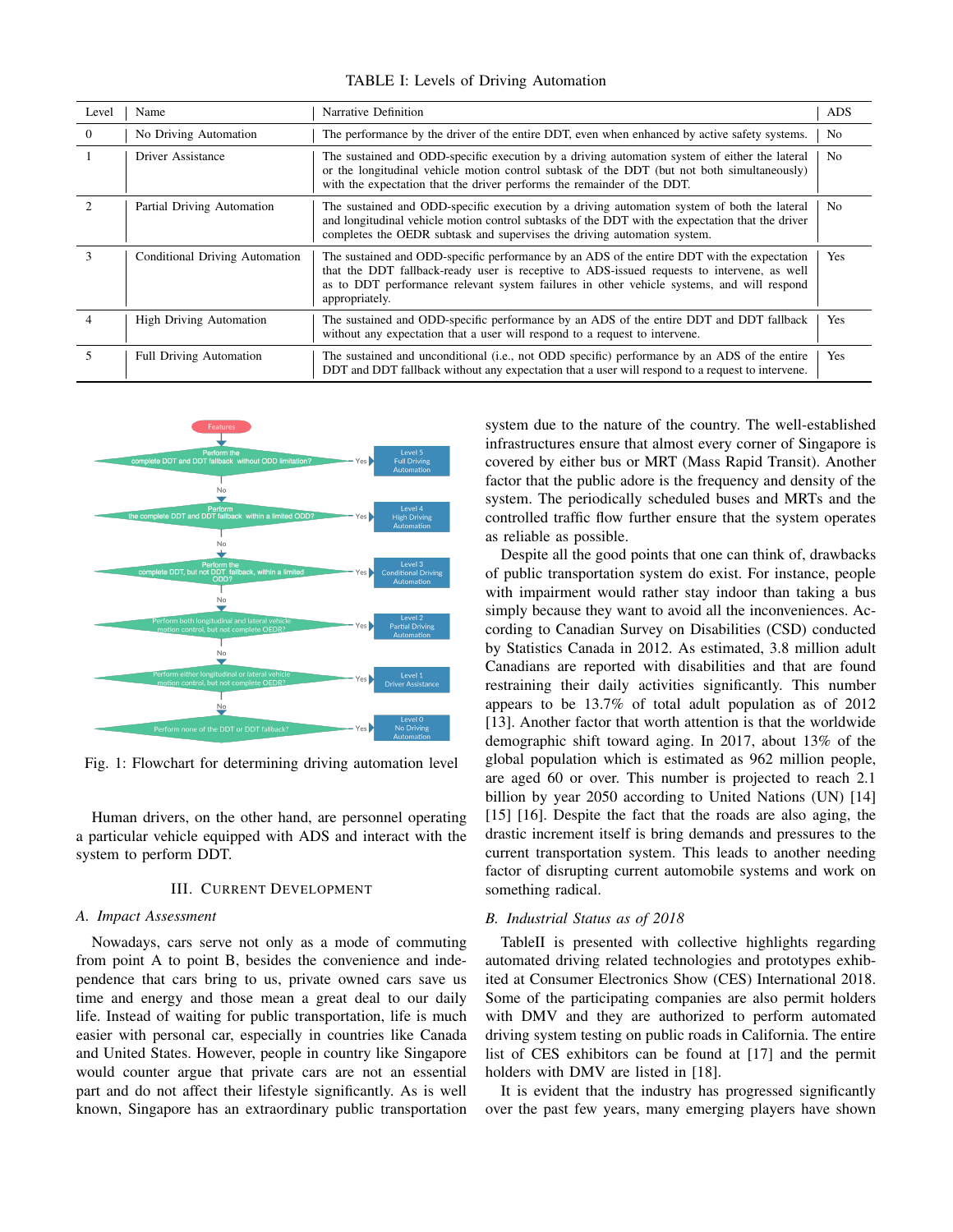their abilities by bringing prototypes or even commercialized cars to the show, such as Torc and University of Waterloo. Moreover, many major premium players like BMW, Tesla and Waymo, Google's former self-driving project, have already reached a pivotal point by successfully demonstrating their capabilities in the industry.

#### IV. DISENGAGEMENT AND ACCIDENT

#### *A. News Releases*

The most recent influential news related to automated driving systems is the Model X, a SUV from Tesla Inc., crashed and caught fire on Highway 101 in Mountain View, California, United States on March 23, 2018. This accident took the life of the driver, who was a former Apple engineer. And according to the subsequent releases from Tesla, autopilot was engaged by the time of the accident. However, the hands of the driver were not sensed on the wheel for 6s prior to the collision even though there were several visual and audible warnings. Moreover, the severity of the accident was given escalated attention due to the fact that the car crashed directly into the concrete lane divider, while there supposed to have a crash attenuator to server as a buffer to reduce the impact. The crash attenuator was destroyed during a prior accident and had not been replaced since [6] [7] [8].

Another recent news piece is about a car accident in Tempe, Arizona, United States, and the company involved is Uber Technologies Inc.. On March 18, 2018, a woman was struck by an Uber car which was in self-driving mode and found dead while being transferred from the scene to nearby hospital. This accident is believed to be the first accident that caused a pedestrian's death which was caused by an autonomous car. According to Uber's spokesperson, there was a driver behind the wheel before the accident and the police had also confirmed that the car did not show signs of slowing down [5] [19] [20].

These recent updates have caused a stir in the emerging of the technology, especially after some advocates have expressed their concerns about testing of autonomous cars on public roads. On March 16, 2018, Uber received a letter from the governor of the State of Arizona regarding the suspension of operating and testing its autonomous vehicles on public roadways across the state [21]. And Uber is not seeking to renew its permit with California DMV, and also seems like that the company is taking a recess on getting permission to continue test automated driving system on city roads across the country [22].

Due to the fact that this technology being increasingly downcast, companies who are currently developing it are undergoing an incredibly tensed period. From all perspectives, safety is always supreme to all other factors and testing is needed to be carried out more cautiously and throughout.

#### *B. Data from DMV California, US*

The Department of Motor Vehicles, California (DMV) monitors and regulates the activities in relation to perform testing of automated driving system on public roads. In order to legally test their prototyped motor vehicles equipped with automated driving systems, companies need to apply for permits. As of those companies have already been granted one, they need to file reports on collision and disengagement during testing to DMV on annual basis.

On March 2, 2018, DMV issued a notice on applications filed by manufacturers concerning testing of automated cars without a driver will be accepted. As prior to that, permits were only issued to on-road testing with a driver's presence for automated cars. However, permits are not to be issued until April 2, 2018 and the driverless testing regulations were approved by the Office of Administrative Law, California, United States on February 26, 2018 [23].

As of April 1, 2018, a total of 52 companies are listed as Autonomous Vehicle Testing Permit (with drivers) holders. Companies need to file disengagement since the year that the permit was granted. Since 2014, 20 companies, on the record, have been granted a permit. The reports have become available since 2015. As of April 4, 2018, DMV has received 6 traffic collision reports which involve an autonomous vehicle.

#### *C. Disengagement*

As per DMV's regulation, disengagements are categorized into two different types. One for automated driving with driver present, one for automated driving without driver present. For the former, from technological perspective it can be further classified as following,

- Technical disengagement
	- Due to failure of automated driving system and deactivation of the system is triggered
- Non-technical disengagement Due to driver's discomfort and requires immediate manual control of the vehicle

For driverless car equipped with automated driving system, disengagements are accounted for following purposes,

- For the safety of the vehicle
- For the occupant of the vehicle
- For the public needs

The collective data, from DMV Autonomous Vehicle Disengagement Reports 2015 to 2017, listed in Table III are companies with testing permit and they are listed in alphabet order. The table includes the miles travelled and number of disengagement reported by each company.

#### *D. Special Case of Tesla*

Tesla Inc., as one of the leading companies in automated driving and electric car industry, is a permit holder with DMV. However, Tesla did not include much information in the reports as other companies did.

Unlike what other companies did in terms of testing automated driving system, Tesla does not conduct its solely on public roads worldwide, the company also perform testing on test tracks. Besides, the company has established a special technology for collecting data. The shadow mode of Tesla's production car is not considered as autonomous mode as per California law. In 'shadow mode', the system does not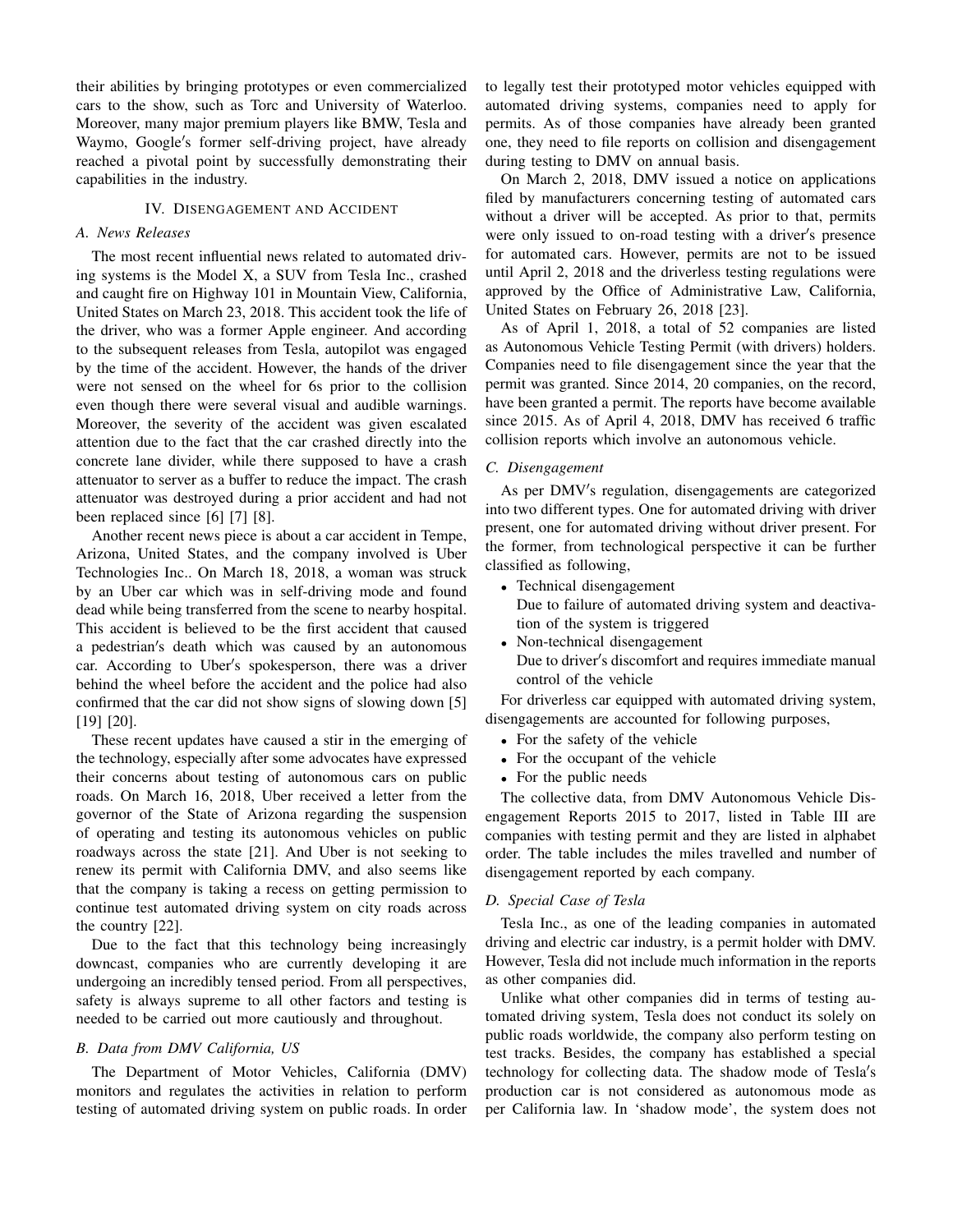| Organization          | Software                                                                                                | Year | Hardware                                              | Year         |
|-----------------------|---------------------------------------------------------------------------------------------------------|------|-------------------------------------------------------|--------------|
| <b>ALMOTIVE INC</b>   | aiDrive, aiSim                                                                                          | 2018 | aiWare                                                | 2018         |
| <b>APTIV</b>          | Centralized Sensing Localization Planning (CSLP)<br>platform, high-speed sensing and networking systems | 2019 | Work with Singapore<br>Land Transport Authority (LTA) | 2019         |
| ARGO.AI               | Work with Ford                                                                                          | 2021 |                                                       |              |
| AURORA INNOVATION     |                                                                                                         |      | Work with VW                                          | 2021         |
| <b>BAIDU USA LLC</b>  | Level 4 automation                                                                                      |      | Commercializing<br>Mass Producing                     | 2018<br>2020 |
| <b>CISCO</b>          |                                                                                                         |      | Work with Hyundai                                     | 2019         |
| <b>CLARION</b>        | <b>Smart Cockpit Solutions</b>                                                                          |      |                                                       |              |
| <b>INTEL CORP A</b>   | Intel <sup>®</sup> GO <sup>TM</sup> Automotive Development Platforms                                    |      |                                                       |              |
| NAVYA INC.            |                                                                                                         |      | Work with Keolis on autonomous robotaxis              | 2018         |
| <b>NVIDIA</b>         |                                                                                                         |      | Work with Audi                                        | 2020         |
| <b>TORC</b>           | Asimov self-driving system                                                                              | 2007 | Self-driving car                                      | 2018         |
| <b>TRANSDEV</b>       |                                                                                                         |      | Autonomous electric vehicles for public use           | 2018         |
| <b>U. OF WATERLOO</b> |                                                                                                         |      | Work with Renesas                                     | 2018         |
| <b>ZENUITY</b>        |                                                                                                         |      | Work with TomTom                                      | 2018         |

TABLE II: Industrial Status as of 2018

TABLE III: Company's Automated Driving Testing Mileage and Disengagements from 2015 to 2017

| Company             |                          | 2015                     |                          | 2016                     |                  | 2017           |
|---------------------|--------------------------|--------------------------|--------------------------|--------------------------|------------------|----------------|
|                     | Mile                     | Disengagement            | Mile                     | Disengagement            | Mile             | Disengagement  |
| Baidu               | $\_ a$                   | $\overline{\phantom{a}}$ | $\overline{a}$           | $\overline{\phantom{a}}$ | 1971.74          | 48             |
| <b>BMW</b>          | $\overline{\phantom{a}}$ | $\overline{\phantom{a}}$ | 638                      | $\mathbf{1}$             | $\overline{0}$   | $\Omega$       |
| Bosch               | 935.10                   | 625                      | 983                      | 1442                     | 1454             | 588            |
| Delphi/ Aptiv       | 16621                    | 405                      | 16662                    | 405                      | 1819.55          | 74             |
| Drive.ai            |                          | ٠                        | L,                       | ٠                        | 6572             | 151            |
| Faraday Future      | $\overline{\phantom{a}}$ | $\overline{\phantom{a}}$ | $\overline{\phantom{a}}$ | $\blacksquare$           | $\boldsymbol{0}$ | $\mathbf{0}$   |
| Ford                | $\overline{\phantom{a}}$ | $\overline{\phantom{a}}$ | 590                      | 3                        | $\mathbf{0}$     | $\mathbf{0}$   |
| <b>GM</b> Cruise    | $\overline{\phantom{a}}$ | L,                       | L,                       | ÷,                       | 131675.94        | 105            |
| Google/ Waymo       | 424331                   | 341                      | 635868                   | 124                      | 352544.60        | 63             |
| Honda               |                          | L,                       | $\mathbf{0}$             | $\boldsymbol{0}$         | $\mathbf{0}$     | $\overline{0}$ |
| Mercedes Benz       | 1379.08                  | 1031                     | 673.42                   | 336                      | 1087.70          | 842            |
| NIO USA             | $\overline{\phantom{a}}$ | $\overline{a}$           | $\overline{a}$           | $\overline{\phantom{0}}$ | $\mathbf{0}$     | $\mathbf{0}$   |
| Nissan              | 1485.40                  | 106                      | 4099                     | 28                       | 5007             | 24             |
| <b>NVIDIA</b>       | $\overline{\phantom{a}}$ | $\overline{a}$           | $\overline{\phantom{a}}$ | $\overline{\phantom{a}}$ | 505              | 109            |
| Telenav, Inc.       | $\overline{a}$           | $\overline{a}$           | $\overline{a}$           | $\overline{a}$           | 1697             | 58             |
| <b>Tesla Motors</b> | 0 <sup>b</sup>           | $\mathbf{0}$             | 550                      | 182                      | $\mathbf{0}$     | $\mathbf{0}$   |
| Valeo               | $\overline{\phantom{a}}$ | $\overline{\phantom{a}}$ | $\overline{a}$           | $\overline{a}$           | 574.10           | 215            |
| Volkswagen          | 14945                    | 260                      | $\overline{0}$           | $\mathbf{0}$             | $\boldsymbol{0}$ | $\mathbf{0}$   |
| Wheego              | $\overline{\phantom{a}}$ | $\overline{\phantom{0}}$ | $\overline{a}$           | $\overline{\phantom{0}}$ | $\mathbf{0}$     | $\mathbf{0}$   |
| Zoox                | $\overline{\phantom{a}}$ | $\overline{\phantom{a}}$ | $\overline{\phantom{a}}$ | $\sim$                   | 2244.60          | 14             |
| Total               | 459696.6                 | 2768                     | 660063.42                | 2521                     | 507153           | 2291           |

a) - denotes companies without permit in that year.

b) 0 denotes companies did not perform autonomous car testing on public roads in the State of California in that year.

take control and operate the vehicle, it registers the actual behavior and what the system could have done under the same

circumstance [24]. The gathered statistics are used to simulate and improve accuracy of the system. Comparatively analyzing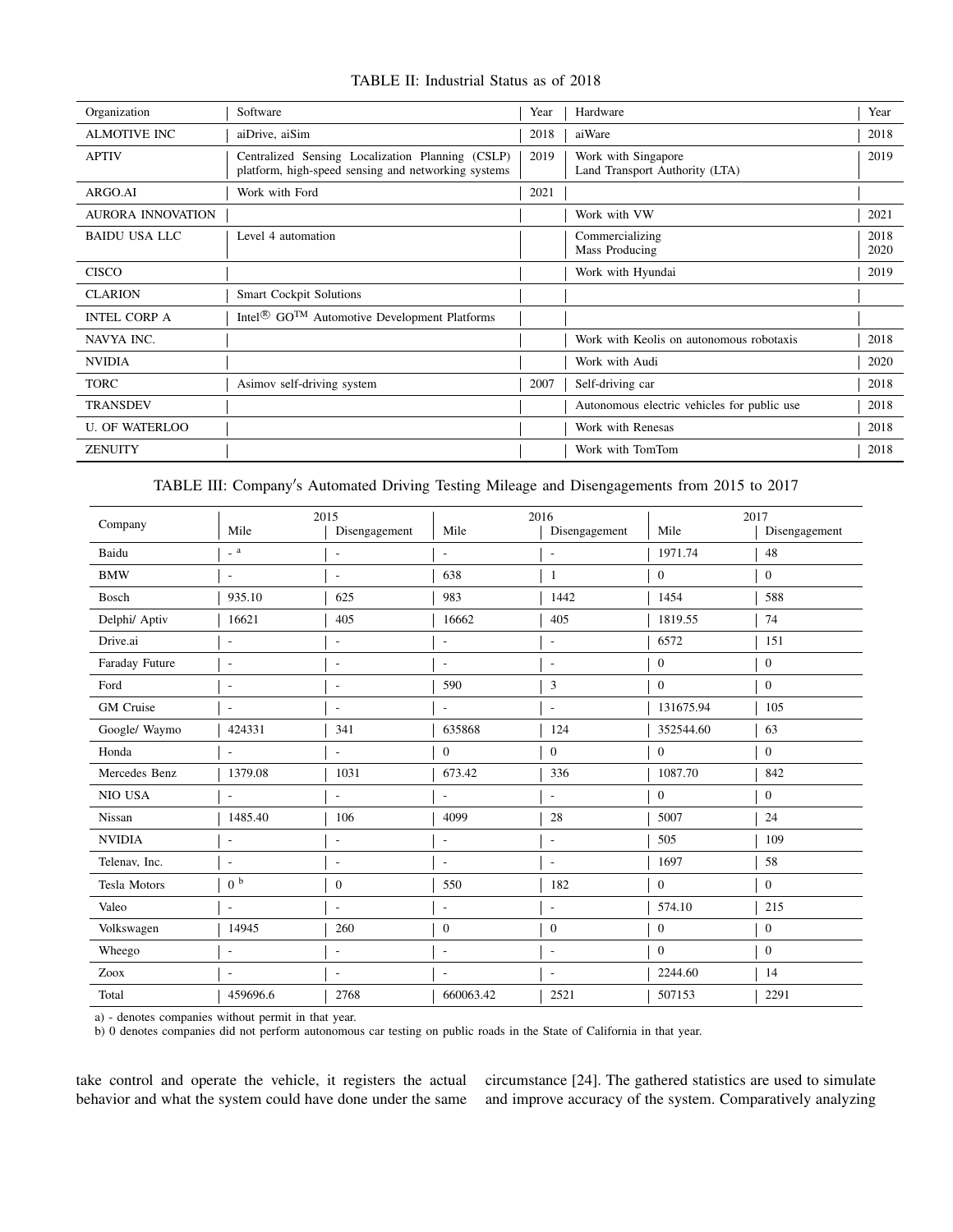the system and detect underlying risks that autopilot could cause any accident and collision. The company believes that with the deployment of the collected data, the improvement in disengagement ratio over non-automated driven cars is material.

With the fleet of hundreds of thousands of customer-owned vehicles that support the shadow mode, Tesla is able to utilize billions of miles of real-time data during development and testing of its technology. And this is all driver oriented, as they are able to compare the system with how the drivers actually drive in various of road conditions and weather conditions under various circumstances.

#### *E. Data Analysis*

As per data listed in Table III, it is not evident that the more mileage that companies have tested, the higher chance that they have more disengagements. There is no clear relationship between these two elements.

In terms of miles travelled autonomously, it has large variances between companies. Among all 20 companies, Waymo, formally known as Google Project, has accumulated the most distance travelled with 424331 miles which accounts for 92.31% of total miles in 2015, 635868 miles which accounts for 96.33% in 2016 and 352544.6 miles which accounts for 69.51% in 2017. The increment of total miles in 2017 was because of a newly joint force, the GM Cruise. In the same year, GM Cruise started to test their autonomous driving system equipped prototypes. The company drove the car with 131675.94 miles which is about 25.96%. Figure 2 clearly shows that Google has the most contributions for all three years. Delphi, also known as Aptive, has been the second most for 2015 and 2016. However, in 2017 GM Cruise started to participate and outperformed Delphi.

People may think the disengagement ratio should be proportional to the miles travelled. However, this turns out not to be the case. Figure 3 presents the ratio in percentage, which is the output of total number of disengagements over total number of miles travelled. It is clear that Waymo, Delphi and GM Cruise are not top players in this respect.

People may think the disengagement ratio should increase proportional to the miles travelled. However, this turns out not to be the case. Figure 3 shows the ratio as the output of number of disengagements over number of miles. None of the top mileage contributors still outrank the other companies under this context.

#### *F. Collision*

A collision for autonomous car epitomizes situations when operating the vehicle on a public road causes damage to property or results in casualty. When a collision which involve a driverless car occurs, regardless of the responsibilities, the traffic authority should be informed. In California, DMV requires companies to file Report of Traffic Collision Involving an Autonomous Vehicle, within 10 days after the accident.

As of April 4, 2018, a total of 63 reports were received by DMV. The collective data in accordance with companies are shown in Table IV on annual basis.



Fig. 2: Mileage and Disengagement by company



Fig. 3: Disengagement Ratio by company

#### *G. Possible Causes*

As DMV requires companies to include reasons of each disengagement and time taken for driver to react to this disengagement. Majority of the companies managed to collect the required data and there are two types of disengagement reported, one is auto disengagement which refers to technical failure of the system and the other one is manual disengagement which means that driver has to take control of the car over the system.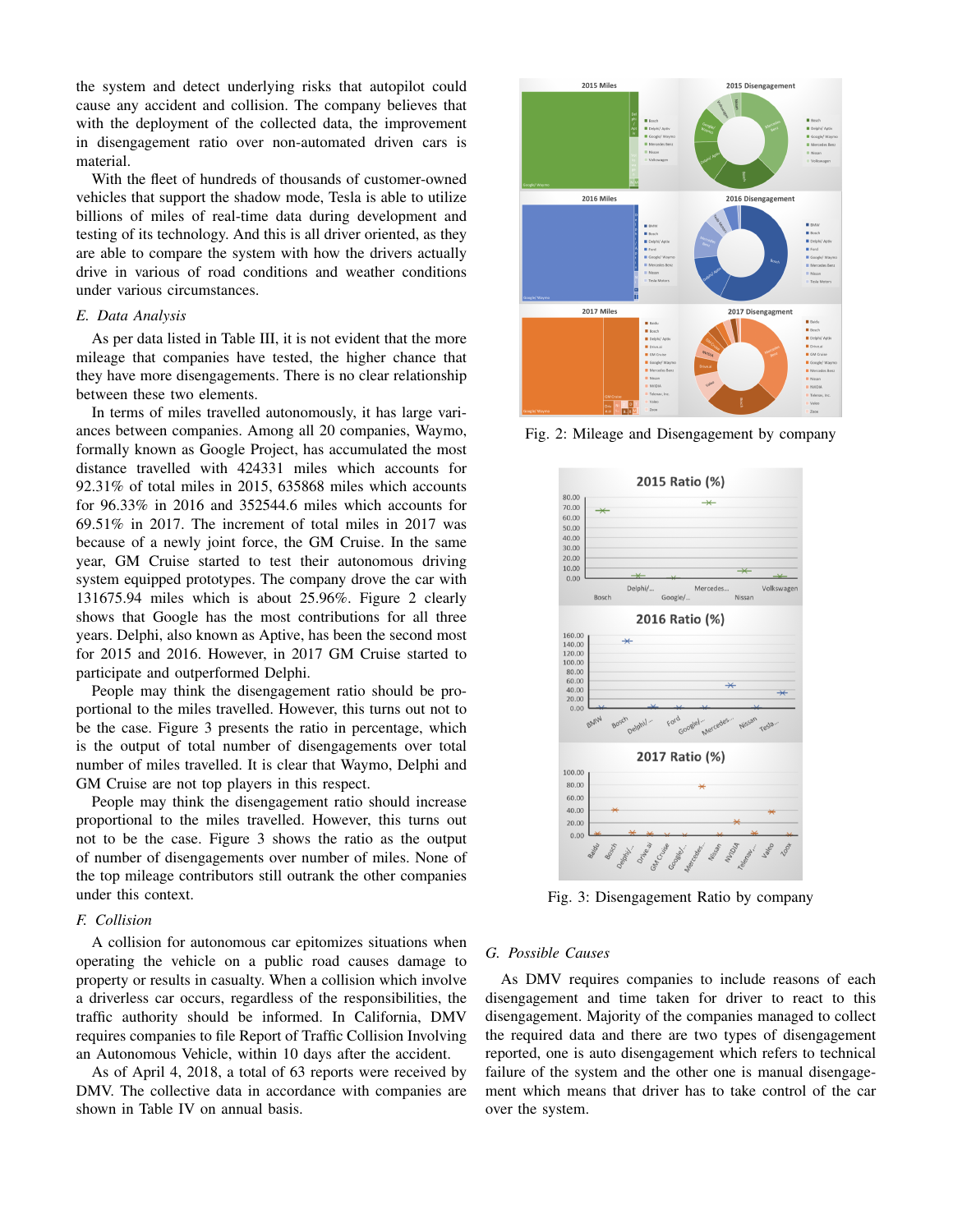| Company          | 2014 |   | $2015$   2016 | 2017 | 2018 |
|------------------|------|---|---------------|------|------|
| Delphi/ Aptiv    | 1    |   |               |      |      |
| Drive.ai         |      |   |               |      |      |
| <b>GM</b> Cruise |      |   | 1             | 22   | 9    |
| Google/ Waymo    |      | 9 | 13            | 3    |      |
| Nissan           |      |   | 1             |      |      |
| Zoox             |      |   |               |      |      |
| Uber             |      |   |               |      |      |
| Total            |      | 9 | 15            | 27   | 11   |

TABLE IV: Company's Automated Driving Testing Collision from 2014-2018

Regarding the rationales, DMV has provided some indicative examples including weather conditions, road surface conditions, constructions, emergencies, accidents or collisions. Moreover, for both types of disengagements, the following root causes appear to be more frequently reported by company than those indicative causes.

- Unwanted manoeuvre
- Perception discrepancy
- Software discrepancy
- Hardware discrepancy
- Behaviour prediction failure
- Reckless behaviours from other road users

#### V. DEVELOPING AND TESTING RECOMMENDATIONS

#### *A. System Development and Modification*

Currently the test cars used for testing are prototypes built on existing commercial vehicles and equipped with embedded automated driving system. Commercialized vehicles refer to those cars that have already developed and are mass produced by OEMs. The electronic components in these cars are flashed with pre-defined software and such software has its own architecture. For instance, Aptiv has been using an Audi SQ5 (Model year: 2016) and Drive.ai has different cars from three car makers, i.e. Lincoln MKZ (Model year: 2016), Audi A4 (Model year: 2017) and Nissan NV200 (Model year: 2016). The companies are using these cars as test bed to test their automated driving systems. In Canada, a Lincoln MKZ Hybrid has been modified and equipped with full suite of radar, sonar, lidar, inertial and vision sensors by University of Waterloo and is used to test their customized autonomy software [25].

ADS can either be flashed into existing Electronic Control Units (ECU) through CAN reprogramming or serve with an additional external hardware as add-on. Either way, interfaces between software and hardware should not collide and should not cause any conflict. The software needs to be validated and verified as per standard software testing conventions. The modules should be able to perform self-diagnostics and should be monitored all the time along with all other preequipped electronic modules. And prior to perform dynamic on-road testing, static stationary testing should be performed

on compound and safety critical measurements should be performed.

Upon completion of necessary modifications, companies are advised to carry out an impact analysis and making sure ADS does not cause any side effects to the existing system. Testing on a closed test track or controlled area before test on public road is an advisable practice. Tuning and calibration of ADS should only be performed by trained and skilled personnel, the driver should not take up this role. And such action should be always bear the safety-first principle and reckless behaviors should not be encouraged and tolerated. Moreover, testings should not cause any danger to the vehicle, the occupant of the vehicle and the people on the road all the time.

#### *B. Test Driver Management*

In order to maintain the on-road safety, test car drivers should take certain training before operating vehicles with automated driving system. The aim of this training program is to provide sufficient information on vehicle handling and advice appropriate actions in different situations. This should be included as a part of risk management. Drivers normally know how to handle routine activities and going through the training is to make sure they are familiar with ADS and its possible malfunctions. Such program can be in any form, information session, certified program or even through hands-on workshops. The main objective is to prepare drivers to operate the system and vehicles, and the training should be arranged progressively. Upon completion of the training, drivers should know how to react to emergencies and be able to spot technical failure.

Another imperative element in safety management involves management of test drivers from business perspective. Such management should include retain safety standard during testing activities and writing incident reports when needed. Clear instructions should be given to drivers beforehand to avoid confusion. Prior to driving, drivers should be briefed with information that will be beneficial to them. They should be constantly or regularly updated about the modifications to the car they are driving as well. Such updates could be software updates or hardware updates and could also be testing techniques.

Driving and testing activities should always complying local law, such as speed limit, traffic light and using of mobile devices. Restrictions on hours that drivers can work consecutively should be followed, this is to proactive the safety-first policy.

#### *C. Test Driver Workload*

The scope of ADS test car drivers and non-ADS test car drivers are highly similar but with some additional requirements. For expert drivers, they need to be able to activate, monitor and de-activate ADS with and without hardware interfaces. Such activities are needed to be performed only when necessary. Emergency handling is another requirement, not only reacting to road emergency but also system emergency, such as